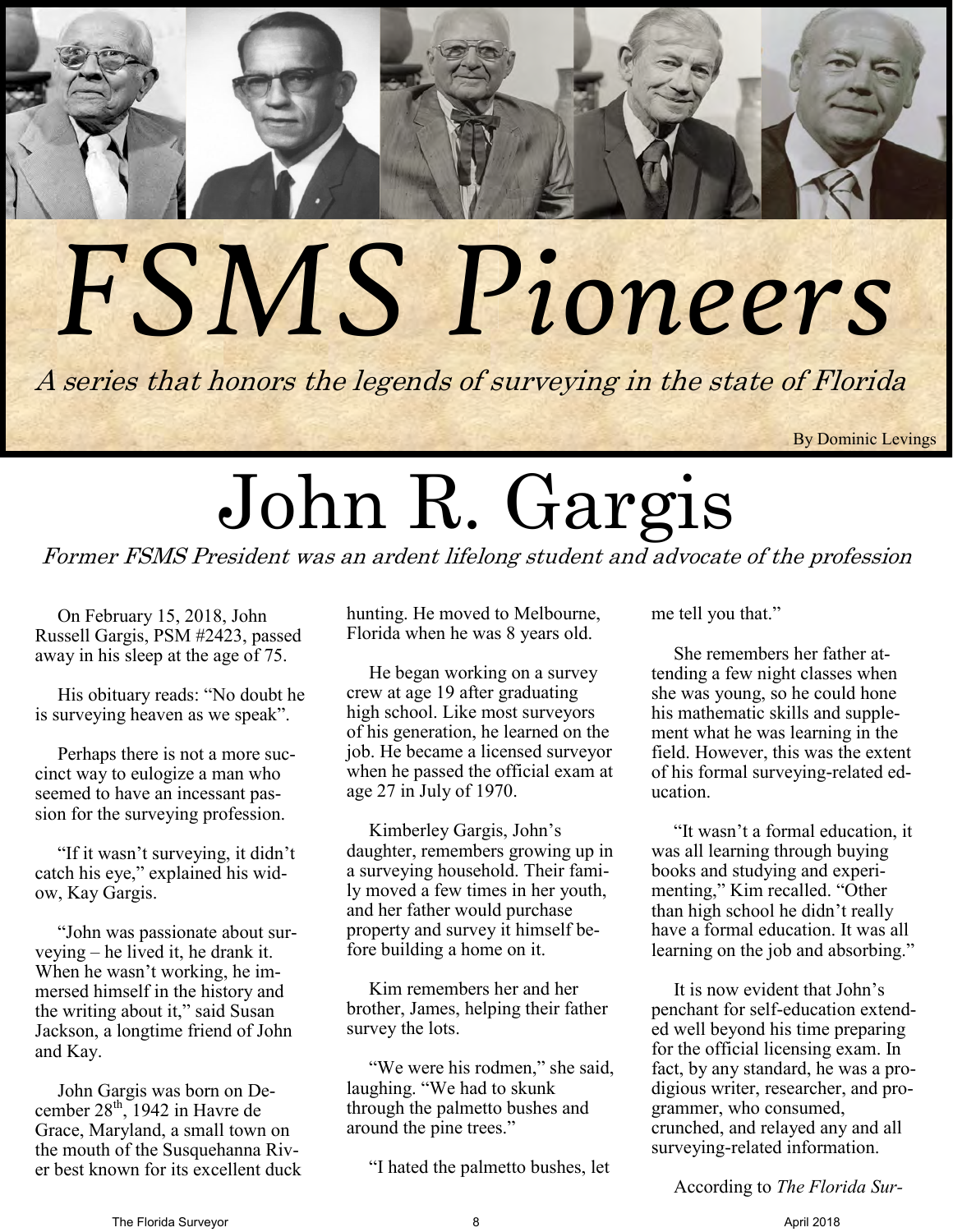*veyor* archives, John wrote 37 articles for this publication, from May 1997 to December 2014.

The topics he analyzed and wrote about are wide-ranging and unique, and much of the expansive research he conducted was original. Some of his article topics include: a detailed analysis of nails, reducing overhead costs, interesting stories from the field, and government patents.

He delved into some topics so extensively that they were published in multiple installments. For example, he wrote an eight-part series on Half-Mile Posts, a three-part series on a disputed township survey in Florida in the 1800s, a three-part series on Florida's Initial Point, a four-part series on Swamp and Overflowed Lands, a four-part series on Benchmarks, and a four-part series on plat dedications.

Susan Jackson was the Brevard County Surveyor from 1998-2013. She met John through his wife, Kay, who worked in the county property appraiser's office. She distinctly remembers John's appetite for all things surveying.

"Even after he stopped working, he never stopped sharpening his saw in surveying. He continued to learn and grow. He had a hunger for it," Jackson said.

"In order to love something so much you have to be passionate about it. And that's what John was."

He was particularly interested in the history of surveying. Kim explained that she felt like her father had a certain sense of history and had always enjoyed learning about the lives of past surveyors.

"He was always a history buff for surveying. He had a great appreciation for early surveyors simply because they didn't have a lot of the modern equipment that surveyors have in today's world...they had to slog through undeveloped land that



*John's FSMS President's Portrait from the 1982-1983 year.*

was swampy and marshy," Kim said.

"It was a sense of belonging to the past as well as the future. If he was the first to plot a new piece of land, he had a sense of pride in doing a good job."

John completed his largest historical writing piece in 2011. It is an exhaustive history of Brevard County Surveyors, from the 1850s until the present day. It is a 26-page document that details the lives of the individual county surveyors, culminating with Jackson, who was the incumbent Brevard County Surveyor when John completed the

work in 2011.

It is obvious that methodical and painstaking research was required to write such a lengthy and detailed history on such a narrow and peculiar topic. In fact, John was so thorough, that at one point during his research, he employed Kim to help him.

John was researching the life of Robert Burchfiel, the Brevard County Surveyor from 1887-1895. Burchfiel moved to Kansas in 1895, and died in Harper County, Kansas in 1914. John asked Kim, who lives in Omaha, Nebraska, to drive to Kansas and find the gravestone of Burchfiel.

After a six-hour drive, Kim arrived at the cemetery and began her search, but couldn't find the gravestone. As it would turn out, John accidentally sent her to the wrong cemetery. Needless to say, Kim was not thrilled.

"That's how dedicated he was to being accurate and thorough in everything he did," Kay said of the gravestone story.

John's knowledge of surveying minutiae and his commitment to being accurate and thorough de-



*John (right) presenting an award to a fellow local chapter member.*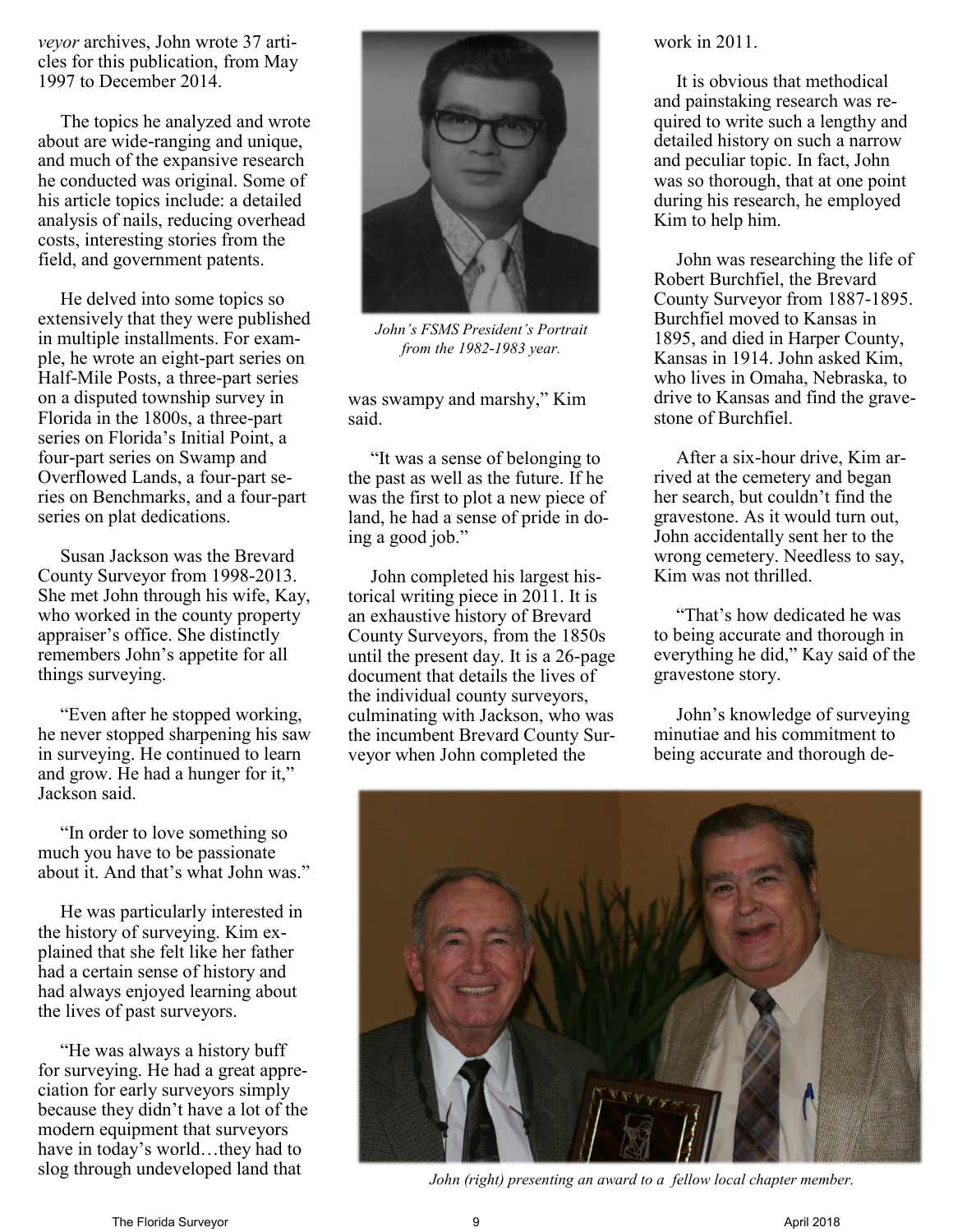

*John reviewing one of his articles.*

fined his surveying career. He gained a reputation as a meticulous professional, going to great lengths to be exact and factual in his work.

"He always wanted to make sure his work was correct – he didn't like sloppy work and he wanted everything to be professional," Kim explained. "People have always told me he was very helpful to other surveyors."

One such surveyor was Loren Mercer, a longtime FSMS member who first met John at a Manasota chapter meeting in 1979. After moving away from the Manasota area, Mercer saw John every year at the annual FSMS conference, up until about seven years ago.

Mercer recalled that John was the go-to local expert on mean-high water boundaries, which was an area that was murkily defined back then.

"It was a big deal in those days," he said. "Who owned the submerged land? Where did the upland start?"

Mercer says that John developed a system for defining mean-high water boundaries by himself, and that the local surveyors used his method until a more modern and formal method was created.

"He was interested in things not too many people knew about," Mercer said. "It always intrigued me how deep he would go to make sure he was right on anything."

John was also an extremely pro-

ficient computer programmer. He was especially fluent in DOS coding, the original line-by-line coding system that was a hallmark of early IBM computers.

He developed several surveyrelated programs. The first program he wrote, on an early computer he purchased from Radio Shack, simplified the process of archiving data points and other records. Instead of having to handle physical documents, a surveyor could store and retrieve pertinent numbers and figures on the computer.

Later, he would write numerous programs that served as calculators and converters for data. A user simply had to input numbers from data gathered in the field, and it would be crunched out into the desired result, instead of having to make the calculations by hand.



*John at a family wedding.*

"He had a fascination with the computer and how it could help the surveyor make his work more efficient," Kim remembered.

When it came to John's passion for the profession, and his devotion to bettering it, he perhaps could not have accomplished what he did without one person – his wife, Kay.

"It's hard to have a conversation about John without having one

about Kay," explained Jackson. "It was Kay who was such a support system for his passion."

"It was like a team. You didn't have one without the other, really."

Kay is originally from Huntington, West Virginia. She moved to Florida in 1992 and began working in the Charlotte County Property Appraiser's office, in the mapping department. It was here that she first met John, in 1993.

She recalls that he would come into the property appraiser's office quite often, asking for old maps and other documents to aid him in his work. Her supervisor and other coworkers always helped him, and he was a familiar face to everyone in the office.

One day, John refused help from one of her coworkers, and asked for Kay instead.

"I guess he'd been checking me out," she recalled, laughing. "He told me later he didn't need anything, he was just making it up."

John would go on to ask Kay to dinner a few times, but she denied, because she said it was against office rules and she would lose her job. Eventually, she agreed to meet him for lunch.

It was at this lunch that Kay discovered John had a habit for being late. He arrived just as she was about to leave, and he offered to pay the check. Her response was about as cool as it gets.

"I told him, 'Absolutely not. I have no use for men," she said.

But John didn't give up. He sent flowers to her office every week, sending a fresh bouquet before the previous one died. One arrangement of two dozen roses was so big, it couldn't fit through the doorway.